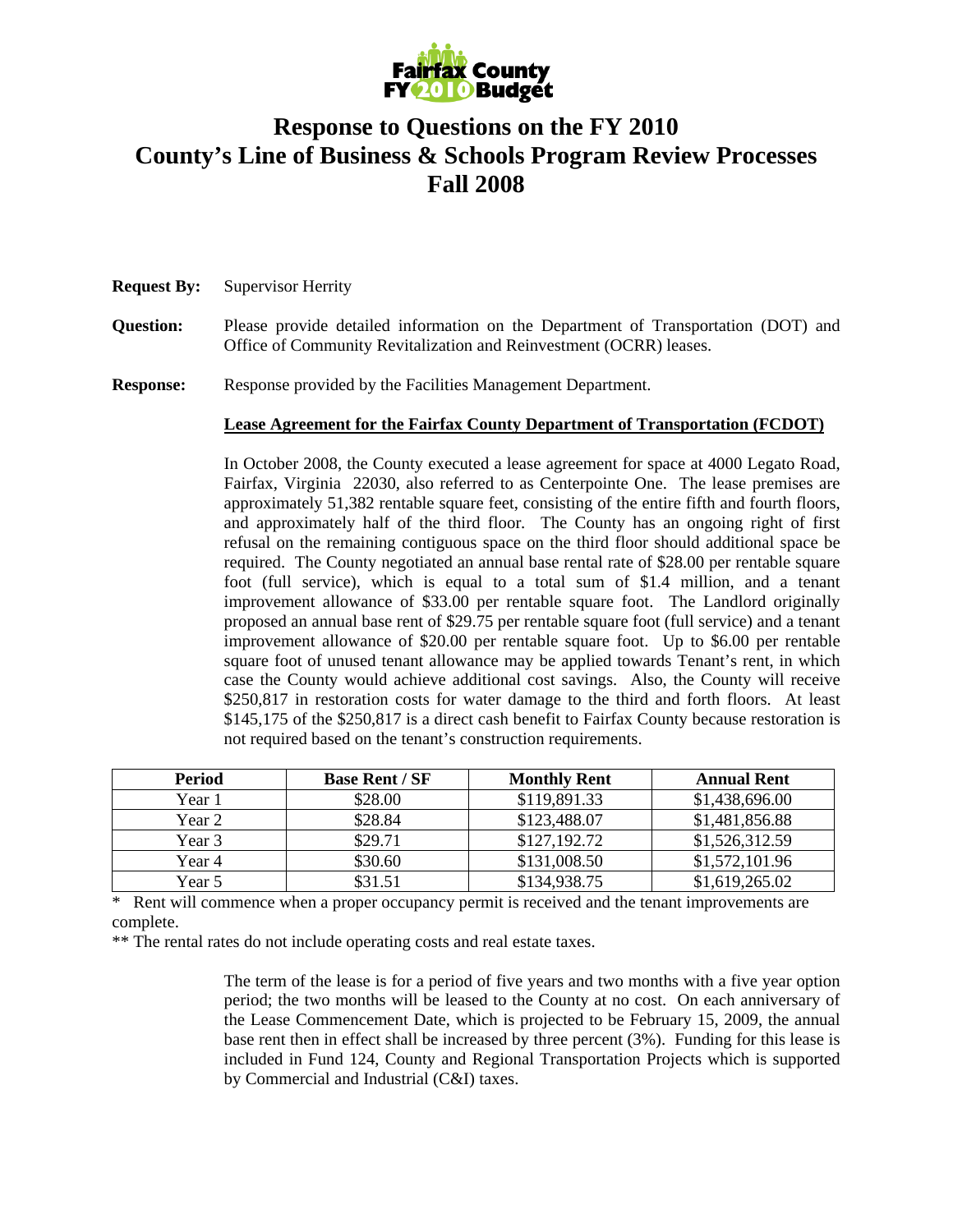The Fairfax County Lease for Centerpointe has terms specific to the site and not normally included in other lease agreements. In accordance with Section 49, the County will receive \$250,817 for restoration costs associated with water damage to floors three and four. The allowance is projected to cover carpet, paint, and drywall in the leased premises, which will be a direct cash benefit to the County. In accordance with Section 50, the County will have roof rights for radio equipment required by the Department of Transportation (FCDOT). The roof rights are an economic benefit to the County as the Department of Information Technology (DIT) currently pays an annual rent of at least \$50,000 per site for roof top space. DIT will not be required to pay for roof top space at Centerpointe.

Overall, the lease provides a tight structure, using sound business guidelines, to oversee the tenant improvement process and limit excess costs. The Landlord is committed to constructing all tenant improvements using only the allowance; however, should the costs approved by the County exceed the allowance, the Landlord will pay for fifty percent (50%) of the excess costs, but neither party shall pay more than \$3.00 a square foot or a maximum of \$154,146. Any excess costs over \$6.00 per square foot shall be paid by the County, and will be subject to the County's review and approval. Presently, the construction costs are within the tenant allowance and are not projected to exceed the allowance during the life of the project.

#### **BACKGROUND**

The Facilities Management Department (FMD) has exhausted all short term solutions to provide adequate and professional space to the FCDOT while maintaining all code requirements. As a result, no space is available for the 19 new merit positions approved by the Board of Supervisors for FCDOT at the Government Center Complex. Staff identified a lease facility within a five mile radius of the Government Center that is on a public transportation route at the request of FCDOT.

In total, FCDOT requires space for 137 employees and growth. Also, the co-location of 18 Department of Public Works and Environmental Services (DPWES) positions in FY 2009 and 9 additional DPWES positions in the future, with the FCDOT is required. The usable square footage per person will be 258. Staff is drafting plans for the backfill of space vacated by FCDOT and DPWES that will ensure an optimum usage of space.

The negotiated terms of the lease were reviewed by the Economic Development Authority and discussed with one of the Real Estate Advisory Services brokers to ensure the County was receiving a favorable rental rate. Both parties believed the rate to be favorable based on the current economy. In addition, the Board Auditor reviewed documents related to the transaction.